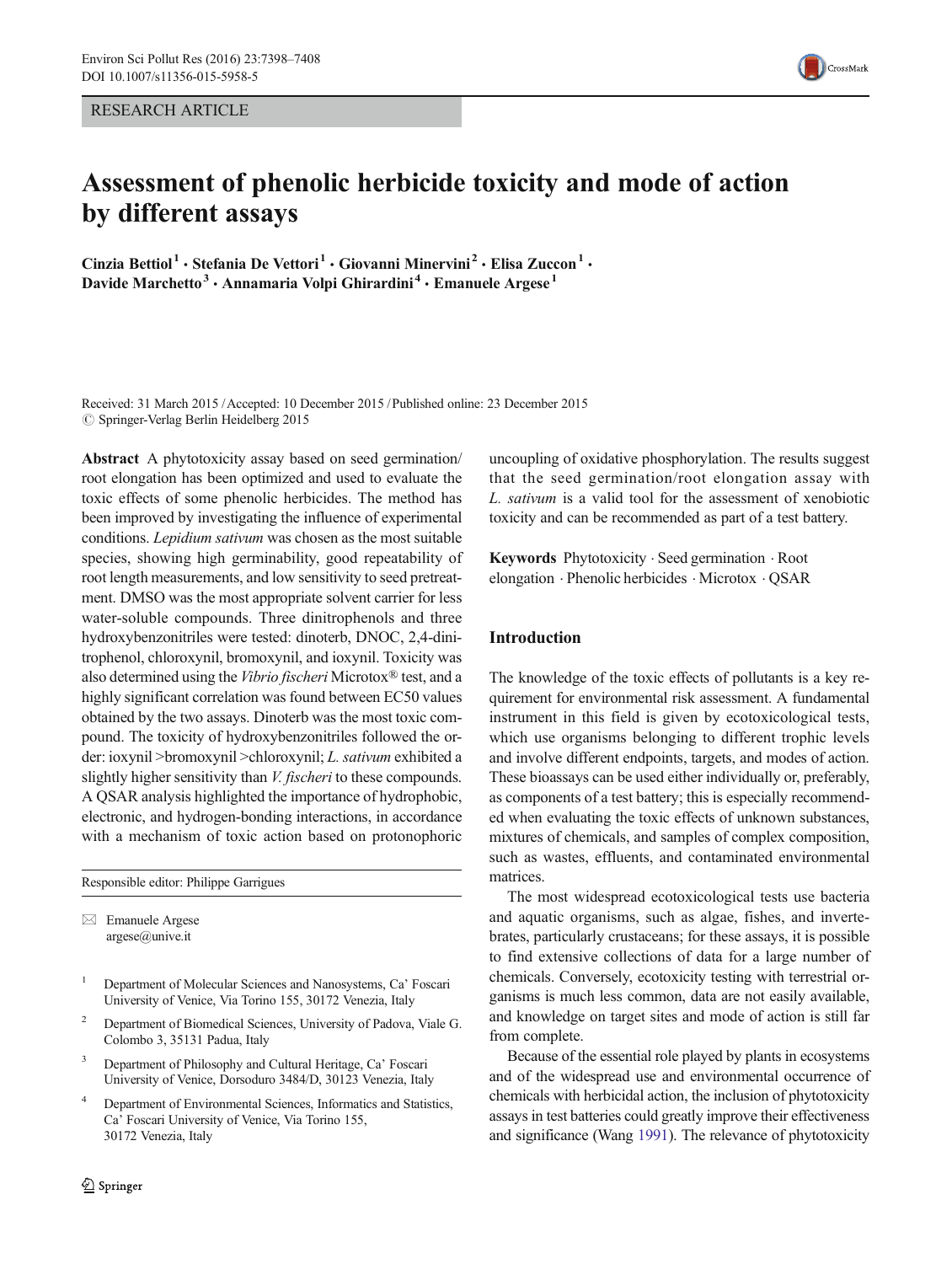testing is also substantiated by its application in environmental assessment and is recognized by the environmental legislation in many countries and by regulatory authorities, which have developed specific guidelines for test conduction (OECD [1984,](#page-9-0) [2006](#page-9-0); US FDA [1987;](#page-10-0) USEPA [1996\)](#page-10-0). However, both in the aquatic and the terrestrial environment, ecotoxicity tests with higher plants are not widely used, despite their crucial and recognized importance in environmental biomonitoring. Though phytotoxicity tests possess several advantages, their main limitation lies just in the scarcity of literature data, which may hamper a thorough comparative evaluation of methods, protocols, and results (Wang and Freemark [1995;](#page-10-0) Gong et al. [2001](#page-9-0); Wang et al. [2001;](#page-10-0) Moore and Kröger [2010\)](#page-9-0).

However, in the last years, the interest on phytotoxicity tests has been growing, especially those based on seed germination and/or root elongation of higher plants, as proved by the number of recent studies in which they were applied to environmental samples of varying origin and composition, such as soils, sediments, sludges, wastewater, compost (Beltrami et al. [1999;](#page-9-0) Gong et al. [2001;](#page-9-0) Barbero et al. [2001](#page-9-0); Banks and Schultz [2005](#page-9-0); Valerio et al. [2007](#page-10-0); Devesa-Rey et al. [2008](#page-9-0); Tiquia [2010](#page-10-0); Rodriguez-Ruiz et al. [2014](#page-9-0)), and to various contaminants of concern, such as nanoparticles, metals, drugs, pesticides, and others (Lin and Xing [2007;](#page-9-0) Di Salvatore et al. [2008](#page-9-0); Jin et al. [2009;](#page-9-0) Ma et al. [2010](#page-9-0); Moore and Kröger [2010](#page-9-0); Hillis et al. [2011](#page-9-0); Manzo et al. [2011](#page-9-0)).

These assays are among the most advantageous for these purposes. They are simple and inexpensive, require minimal laboratory equipment, seeds can be stored for rather long periods with minimal costs, and tests can be activated quickly. Different methods and protocols are found in the literature, using different seed species, exposure time, and toxicity endpoint, with root elongation showing in general a higher sensitivity than seed germination. Zucconi et al. [\(1985\)](#page-10-0) first proposed the use of a germination index, which combines both endpoints and allows thus to take into account the effects of toxicants both on the early phase of seed germination and on initial seedling growth; since then, many authors adopted this approach.

In this work, a seed germination/root elongation assay procedure has been optimized by comparing three seed species, chosen among the most used and recommended ones (Lepidium sativum, Lactuca sativa, and Cucumis sativus) and by evaluating the effects of experimental conditions, such as seed pre-treatment and the use of organic solvent carriers for less water soluble compounds. It is actually recognized that the results of phytotoxicity assays are often affected by a rather high variability, which could be reduced through a rigorous design and a strict control of testing parameters.

The assay was then applied to determine the toxicity of different phenolic herbicides and to investigate their mechanism of action; the names and the molecular structures of the tested compounds are reported in Table [1.](#page-2-0)

The dinitrophenols 2,4-DNP (2,4-dinitrophenol), DNOC (4,6-dinitro-o-cresol), and dinoterb (2-tert-butyl-4,6-dinitrophenol) are among the first organic chemicals patented for selective weed control and, thanks to their broad spectrum of activity, were widely used in the past as dye intermediates, wood preservatives, herbicides, insecticides, and sliming drugs (Kearney and Kaufman [1975](#page-9-0); Gasiewicz [1991](#page-9-0)). They are typical contact herbicides, but their use in agriculture is now restricted or banned in many countries, mostly because of their persistence and of their high toxicity towards non-target organisms; however, their presence is still detected in the environment (Fobbe et al. [2006\)](#page-9-0).

The benzonitriles ioxynil (3,5-diiodo,4 hydroxybenzonitrile), bromoxynil (3,5-dibromo,4 hydroxybenzonitrile), and chloroxynil (3,5-dichloro,4 hydroxybenzonitrile) are also long-known compounds with herbicidal activity (Wain [1963;](#page-10-0) Carpenter and Heywood [1963\)](#page-9-0); bromoxymil and ioxynil are currently used worldwide as selective post-emergence agents to control broadleaf weeds in cereal crops (Gasiewicz [1991](#page-9-0); Fobbe et al. [2006\)](#page-9-0). However, while plenty of studies on the ecotoxicological behavior of dinitrophenols can be found in the literature, information about benzonitriles is not so well documented, and few toxicity data are available.

With the purpose of a further validation of the seed germination/root elongation assay, toxicity was measured also by the Vibrio fischeri Microtox® test, a well-established bioassay based on bacterial bioluminescence inhibition; in addition, the acquired data were compared with those obtained in a previous study by a short-term in vitro assay based on mitochondrial respiratory functions (Argese et al. [2005\)](#page-9-0) and with literature data for fish acute toxicity from standard tests.

Finally, quantitative structure-activity relationships (QSARs) were developed and discussed, with the aims of investigating the mechanisms of action of the examined compounds and highlighting the structural properties responsible for their toxic effects in the different testing systems.

## Materials and methods

#### Materials

The examined herbicides were of Pestanal® grade from Riedel-de-Haën (Milan, Italy). Ethanol and dimethyl sulfoxide (DMSO) were of analytical grade from Sigma-Aldrich (Milan, Italy). Deionized water was prepared using a Milli-Q® system (Millipore, Bedford, MA).

Seeds of *L. sativum, L. sativa* and *C. sativus* were supplied by F.lli Ingegnoli (Milan, Italy) in single, closed bags.

The microrganism *V. fischeri* was supplied as lyophilized cells by Azur Environmental (Carlsbad, CA, USA), together with all materials and reagents required for conducting the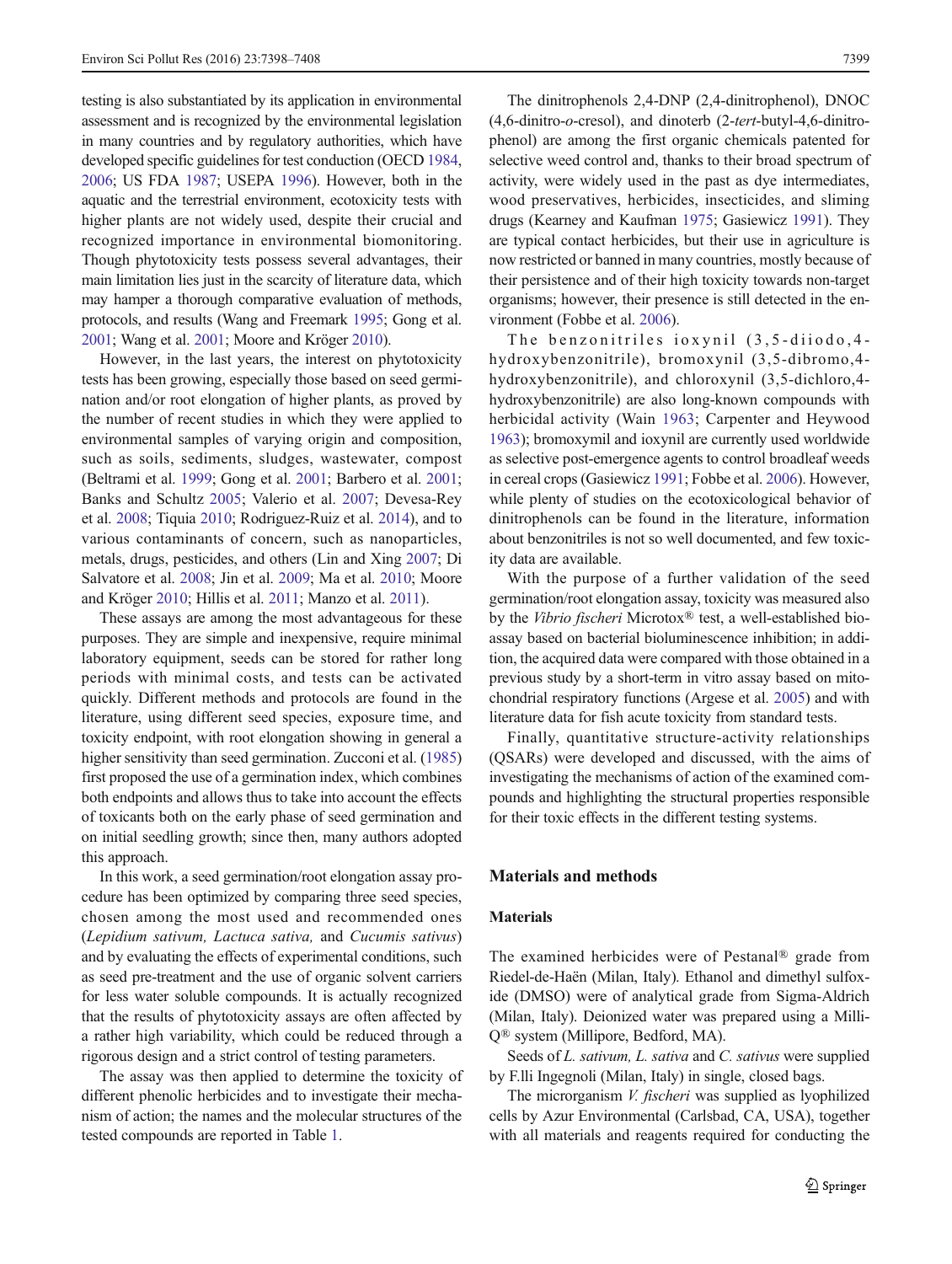| <b>Name</b>                                | Formula                                                                                    | Name                                               | Formula                      |
|--------------------------------------------|--------------------------------------------------------------------------------------------|----------------------------------------------------|------------------------------|
| dinoterb<br>2-tert-butyl-4,6-dinitrophenol | CH <sub>3</sub><br>OH<br>$\angle$ CCH $_3$<br>$O_2N$<br>CH <sub>3</sub><br>NO <sub>2</sub> | chloroxynil<br>3,5-dichloro, 4-hydroxybenzonitrile | OH<br>C<br><b>CN</b>         |
| <b>DNOC</b><br>2-methyl-4,6-dinitrophenol  | OН<br>CH <sub>3</sub><br>$O_2N$<br>NO <sub>2</sub>                                         | bromoxynil<br>3,5-dibromo, 4-hydroxybenzonitrile   | OH<br>.Br<br>Br<br><b>CN</b> |
| <b>DNP</b><br>2,4-dinitrophenol            | OH<br>$\sqrt{NO_2}$<br>NO <sub>2</sub>                                                     | ioxynil<br>3,5-diiodo, 4-hydroxybenzonitrile       | OH<br><b>CN</b>              |

<span id="page-2-0"></span>

| Table 1 | Names and structural formulas of the examined compounds |  |  |  |  |  |
|---------|---------------------------------------------------------|--|--|--|--|--|
|---------|---------------------------------------------------------|--|--|--|--|--|

Microtox® assay, including reagent, reconstituent solution and diluent (2 % sterile NaCl solution).

#### Seed germination and root elongation assay

The tests were conducted using glass petri dishes (100-mm diameter) and Whatmann N° 1 filter paper. Ten undamaged seeds of similar size were placed uniformly on the surface of the filter paper, at the bottom of each dish, which contained 5 ml of test solution (or deionized water for the control). Dishes were then closed and incubated in the dark at 25  $\pm 0.5$  °C. Four replicates were carried out for each concentration of test solution, as well as for the control. After 72 hours of incubation, the germinated seeds were counted, and the root length was measured on all seedlings. Seeds were considered germinated when the radicle was longer than 1 mm.

The two endpoints were combined into a germination index (GI), calculated according to the following equation:

$$
GI = 100 \cdot \frac{Gs \cdot Ls}{Gc \cdot Lc}
$$

where Gs and Ls are seed germination and root elongation (mm) values for the test solution, whereas Gc and Lc are the corresponding values for the control (Zucconi et al. [1985](#page-10-0); Barbero et al. [2001](#page-9-0)). For each compound, toxicity was expressed as EC50 value, i.e., the concentration that reduces the germination index by 50 % with respect to the control. EC50 values with their 95 % confidence limits were calculated by probit analysis.

The effect of seed pretreatment with sodium hypochlorite (NaClO) was evaluated using two solutions with different concentrations (0.5 and 4 %, respectively). Seeds were soaked for 20 min in the solutions and then carefully rinsed with deionized water; after this treatment, they were allowed to germinate using deionized water as growth medium, under the conditions described above. Germination and root elongation were then compared to those of non-pretreated seeds.

DNOC was dissolved in deionized water, whereas the concentrated stock solutions of the other compounds, which had a lower water solubility, were prepared using an organic solvent. Dimethyl sulfoxide (DMSO) and ethanol were tested, and DMSO was chosen as the most suitable solvent. Dilute test solutions were prepared using deionized water, and final concentrations of DMSO were always below 0.5 %.

Repeatability experiments using Cr(VI) and 2,4-dinitrophenol as reference toxicants were performed by carrying out five replicates over a 6-month period.

### Microtox® assay

The tests were carried out according to standard protocols supplied by Azur environmental (Azur environmental [1998\)](#page-9-0). DNOC was dissolved in the supplied 2 % NaCl aqueous solution, while the other compounds were dissolved in 2 % NaCl with 0.4 %  $(v/v)$  ethanol. This concentration is below the maximum allowable concentration (MAC) of 1 %  $(v/v)$ , reported to exhibit no significant effects (Salizzato et al. [1998\)](#page-9-0).

Bacterial suspension light outputs were detected by a Microtox® analyzer (model M500) after 5 and 15 min of exposure. The toxicity endpoint (EC50), which represents the concentration of the test compound that caused a 50 % reduction in light output, was calculated using the instrument software.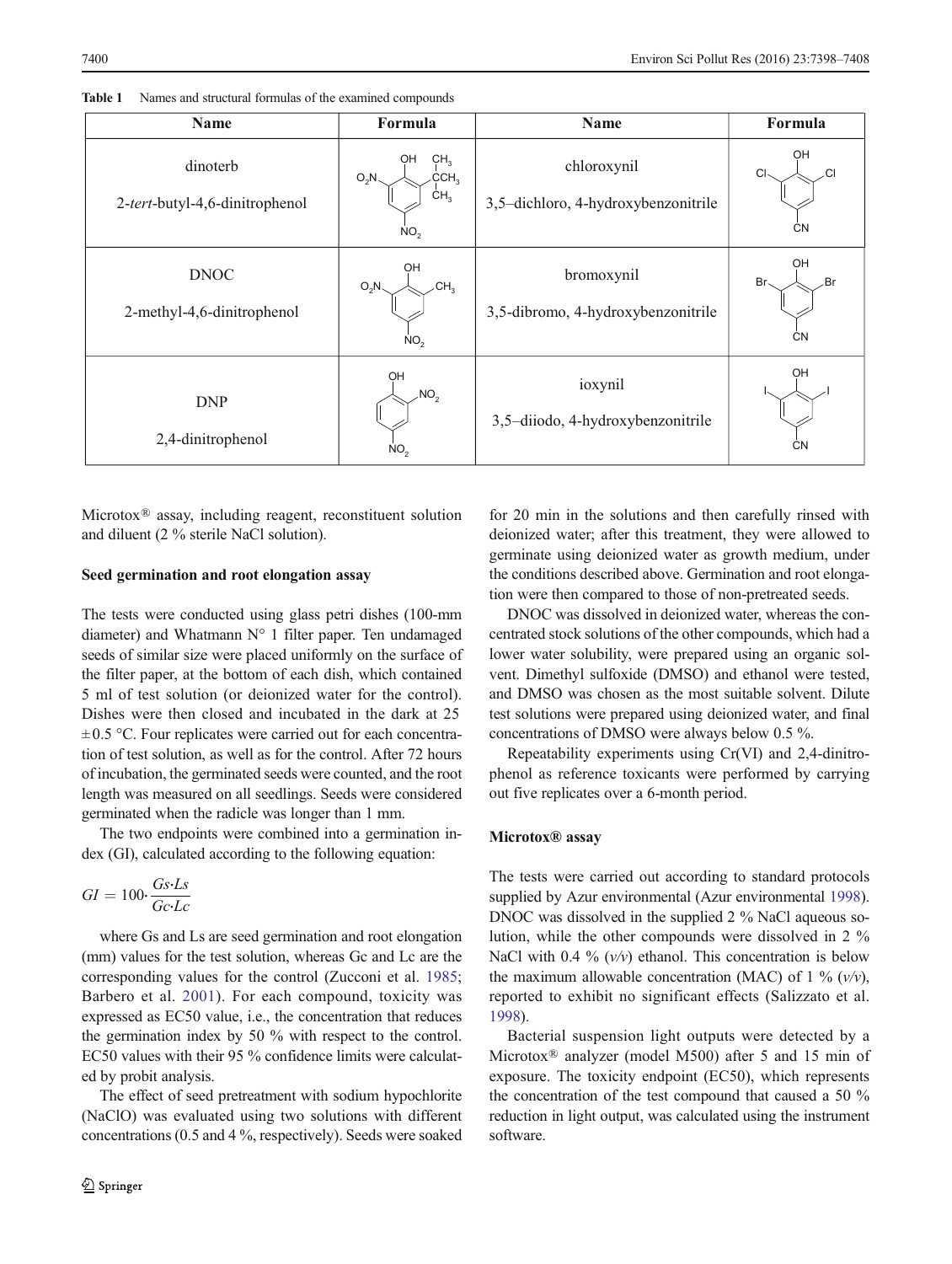#### Quantitative structure-activity relationships (QSAR)

Toxicity values for the various assays were expressed as the logarithm of the inverse molar concentration. The hydrophobicity of the tested compounds is described by the octanol/ water partition coefficient (log  $K_{ow}$ ), whereas the acid dissociation constant ( $pK_a$ ), the dipole moment (μ), and the Hammet sigma ( $\Sigma \sigma$ ) are used as descriptors of the electronic effects. Σσ was calculated as the sum of Hammett σ constants of the individual substituents present on the phenolic ring (values taken from Hansch et al. [1991](#page-9-0)); para substituent constants were used also for ortho substituents. The molecular volume  $(V_{\text{mc}})$  is used to evaluate the influence of the steric properties of the compounds.  $E_{HOMO}$  (the energy of the highest occupied molecular orbital) is used as a descriptor for hydrogen bonding acceptor capacity, which increases with increasing  $E_{HOMO}$ . The hydrogen-bonding donor capacity is described by  $E_{LUMO}$  (the energy of the lowest unoccupied molecular orbital) and increases with decreasing  $E_{LUMO}$ (Urrestarazu Ramos et al. [1998](#page-10-0)).

 $E_{HOMO}$  and  $E_{LUMO}$  values were calculated using the Spartan program package (version 4.0. Wave Function, Irvine, CA, USA) running on an Indy workstation. Geometry optimization was performed using the semiempirical PM3 procedure, and energies and partial charges (Mulliken) were recalculated at the ab initio 6–31 G level.  $V_{\text{mc}}$ , and  $\mu$  values were calculated using the HyperChem program (version 6.01, Hypercube, Gainesville, FL, USA).

Linear regression analysis was used to produce quantitative structure-activity relationships, by using the Statistica software (version 6.0, StatSoft Inc., Tulsa, OK, USA). The quality of the models was estimated from the coefficient of determination  $(R^2)$ , the standard error of estimate (s), the ANOVA ratio for regression  $(F)$ , and the p value  $(p)$ .

## Results and discussion

## Optimization and evaluation of the phytotoxicity testing protocol

The effect of surface seed sterilization with sodium hypochlorite and the response variability of the three seed species are illustrated in Fig. [1](#page-4-0). As can be seen, seed pretreatment increased the germination rate only in L. sativa, while root growth was negatively affected in all the tested species. This suggests that seed sterilization, often carried out routinely, should be carefully evaluated and avoided if not favorable.

Based on the relative response of the three plants, L. sativum was the most suitable test species, showing a maximum germination rate, an optimal root growth, and a lower variability. In addition, the repeatability of germination rate and root length measurements, assessed in a control test (five repetitions, with four replicated dishes containing ten seeds each, no seed pretreatment), was very satisfactory: germination rate was always 100 %, and the average root length was  $43.6 \pm 2.3$  mm, with a low variability within each repetition (coefficient of variation between 4 and 12 %).

The effect of organic solvent carriers was also evaluated, since information about maximum allowed concentrations in phytotoxicity testing is scarce. The EPA and OECD guidelines do not suggest any preferred solvent carrier, but checking for their effect is recommended (OECD [1984;](#page-9-0) USEPA [1996\)](#page-10-0). Two solvents commonly used as delivery vehicles in toxicity assays, ethanol and dimethyl sulfoxide (DMSO), were therefore tested at four final concentrations: 0.01, 0.1, 1, and 2 %  $v/v$ . Ethanol caused a reduction of the germination index even at the lowest concentration, yielding an EC50 value of 0.45 %  $v/v$ . Conversely, DMSO showed a slight negative effect only at 2 %  $v/v$  (GI=82 % of the control). These results are comparable to the few available data on plants. Ethanol at a 117-mM concentration (corresponding to about 0.68 %  $v/v$ ), was shown to reduce the germination of L. sativa seeds by 50 % of the control (Reynolds [1977\)](#page-9-0), while root length growth in the Allium test was found to be 33.8 % of the control at 2 %  $v/v$ ethanol (Fiskesjö [1985\)](#page-9-0). On the other hand, root growth of germinated seedlings of L. sativa, exposed to 1 %  $v/v$ DMSO, was not significantly affected (Sawhney and Srivastava [1977\)](#page-10-0). Unfortunately, recent phytotoxicity studies mostly lack an evaluation on the effects of organic solvent carriers, which are simply included in the controls. Our results are also in accordance with both acute and chronic toxicity to aquatic organisms (Hutchinson et al. [2006\)](#page-9-0). Specifically, in a 96-h growth bioassay with green algae, DMSO in the range 0.05–1 %  $v/v$  showed no significant effects, while ethanol at the same concentrations caused a significant growth inhibition (El Jay [1996](#page-9-0)); additional evidence of the lower toxicity of DMSO is reported for nine species of microalgae (Okumura et al. [2001](#page-9-0)). DMSO was therefore selected for phytotoxicity testing and was always employed at a final concentration below 0.5 %  $(v/v)$ .

The repeatability and stability of the *L. sativum* assay was then assessed over a 6-month period, using 2,4-DNP—one of the phenolic compounds examined in this study—and Cr (VI), recommended as a reference toxicant (Wang [1987a](#page-10-0); Beltrami et al. [1999\)](#page-9-0). As shown by the results reported in Table [2](#page-4-0), the variability of EC50 measurements undoubtedly satisfies acceptability criteria in ecotoxicity testing.

A comparison with literature data (Table [3\)](#page-5-0) shows that the average EC50 value for Cr (VI) is of the same order of magnitude of those found in similar conditions for L. sativum and for other species, such as L. sativa and Panicum miliaceum. Conversely, C. sativus and Sinapis alba seem to exhibit a lower sensitivity. No data were found on 2,4-DNP phytotoxicity to L. sativum; anyhow, the EC50 value determined in this study is comparable to most data for commonly used species,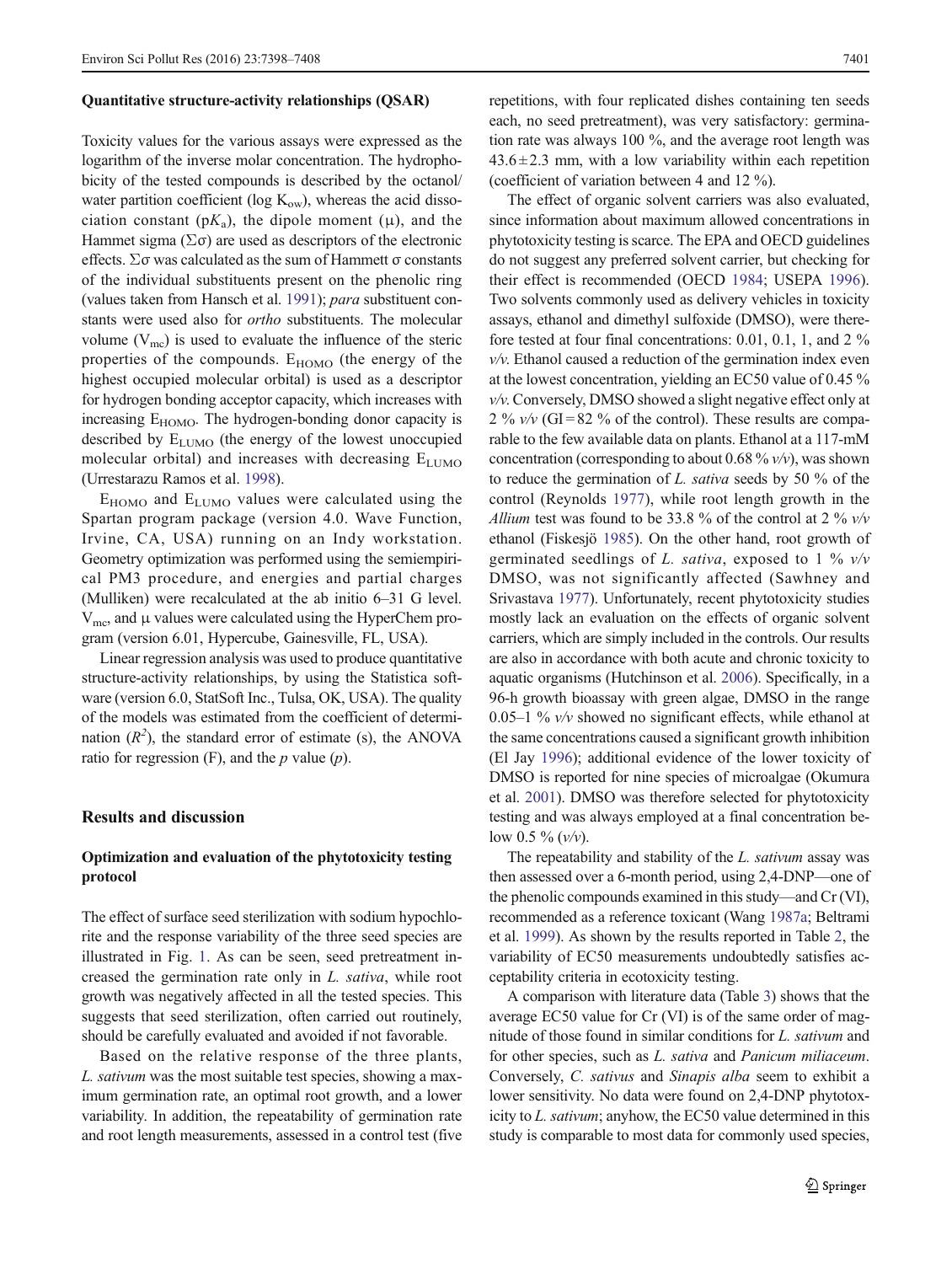<span id="page-4-0"></span>Fig 1 Effect of seed pretreatment with sodium hypochlorite on germination and root elongation in Lepidium sativum, Cucumis sativus, and Lactuca sativa. Results are from four replicated dishes, each containing ten seeds. Deionized water was used as growth medium. Error bars represent the coefficients of variation (CV)



including C. sativus, especially for root elongation inhibition, which is in general the most sensitive endpoint. Only *Glycine* max, in a seed germination/root elongation assay, showed a significantly lower sensitivity.

#### Phenolic herbicide toxicity

After the optimization of experimental conditions and the evaluation of test performance, the seed germination/root elongation assay with L. sativum was used to determine the phytotoxic effects of the six phenolic herbicides shown in Table [1.](#page-2-0) Table [4](#page-5-0) reports the resultant EC50 values, together with those obtained with the Microtox® assay.

Dinoterb was found to be the most toxic compound with both assays, which yielded very similar EC50 values. In general, the L. sativum assay exhibited a slightly higher sensitivity, especially for hydroxybenzonitriles; the phytotoxicity of these structurally related chemicals varied with the type of halogen substituent, decreasing in the order I >Br >Cl. The

Table 2 Repeatability of the Lepidium sativum assay, with Cr (VI) and 2,4-DNP as reference toxicants

| Test           | Cr (VI)<br>EC50 (95 % C.I.) $mg/L$ | $2,4$ -DNP<br>EC50 (95 % C.I.) $mg/L$ |
|----------------|------------------------------------|---------------------------------------|
| 1              | $9.7(7.1-12.4)$                    | $4.15(3.92 - 4.36)$                   |
| 2              | $11.5(9.8-13.5)$                   | $3.71(3.02 - 4.42)$                   |
| 3              | $9.5(7.0-12.9)$                    | $3.77(3.12 - 4.43)$                   |
| $\overline{4}$ | $8.2(5.9-10.5)$                    | $4.55(3.85 - 5.29)$                   |
| $\sim$         | $10.2(8.1-12.3)$                   | $4.99(4.31 - 5.73)$                   |
| $Mean \pm SD$  | $9.8 \pm 1.2$                      | $4.23 \pm 0.54$                       |
| CV             | $12\%$                             | $13\%$                                |
|                |                                    |                                       |

phytotoxicity of dinitrophenols followed the order dinoterb >DNOC >2,4-DNP, showing that toxic effects are increased by the presence of an alkyl ortho substituent on the benzene ring; moreover, the larger the alkyl group, the higher the toxicity. The Microtox® assay showed the same trend.

The results of the two assays were compared quantitatively by means of linear regression analysis; a further comparison was made using literature data on fish acute toxicity (96-h LC50 for the fathead minnow Pimephales promelas, retrieved from the US EPA ECOTOX database, [http://www.epa.gov/](http://www.epa.gov/ecotox) [ecotox](http://www.epa.gov/ecotox)) and EC50 values determined by a mitochondrial in vitro assay (SMP assay) in a previous study (Argese et al. [2005\)](#page-9-0). Unfortunately, other consistent datasets for the whole series of compounds were not found, both for terrestrial and aquatic organisms.

Given the high degree of correlation between Microtox® EC50 values at 5-min and 15-min ( $R^2 = 0.986$ ,  $R^2_{\text{adj}} = 0.983$ ,  $s = 0.076$ ,  $F = 289$ ,  $p < 0.00007$ ), with slope and intercept of the regression line close to 1 and 0, respectively, the following analyses included only 15-min EC50 values. Figure [2](#page-6-0) a–d illustrates the results of regression analysis. A good correlation exists between L. sativum and Microtox® EC50 values  $(R^2 = 0.918, R^2_{\text{adj}} = 0.898, s = 0.189, F = 44.84, p < 0.003$ ); only DNOC is slightly displaced from the regression line (Fig. [2a](#page-6-0)). On the other hand, the correlation between L. sativum EC50s and fish LC50s is weaker, but still significant  $(R^2 = 0.668, R^2_{\text{adj}} = 0.584, s = 0.718, F = 8.03, p < 0.05)$ . As can be seen in Fig. [2b](#page-6-0), fish LC50 values span over a wider range (more than three orders of magnitude), with L. sativum showing a higher sensitivity to hydroxybenzonitriles and 2,4- DNP than *P. promelas*. The Microtox<sup>®</sup> assay (Fig. [2d\)](#page-6-0) displayed a more robust correlation with fish acute toxicity  $(R^2 = 0.872, R^2_{\text{adj}} = 0.840, s = 0.445, F = 27.2, p < 0.006$ , with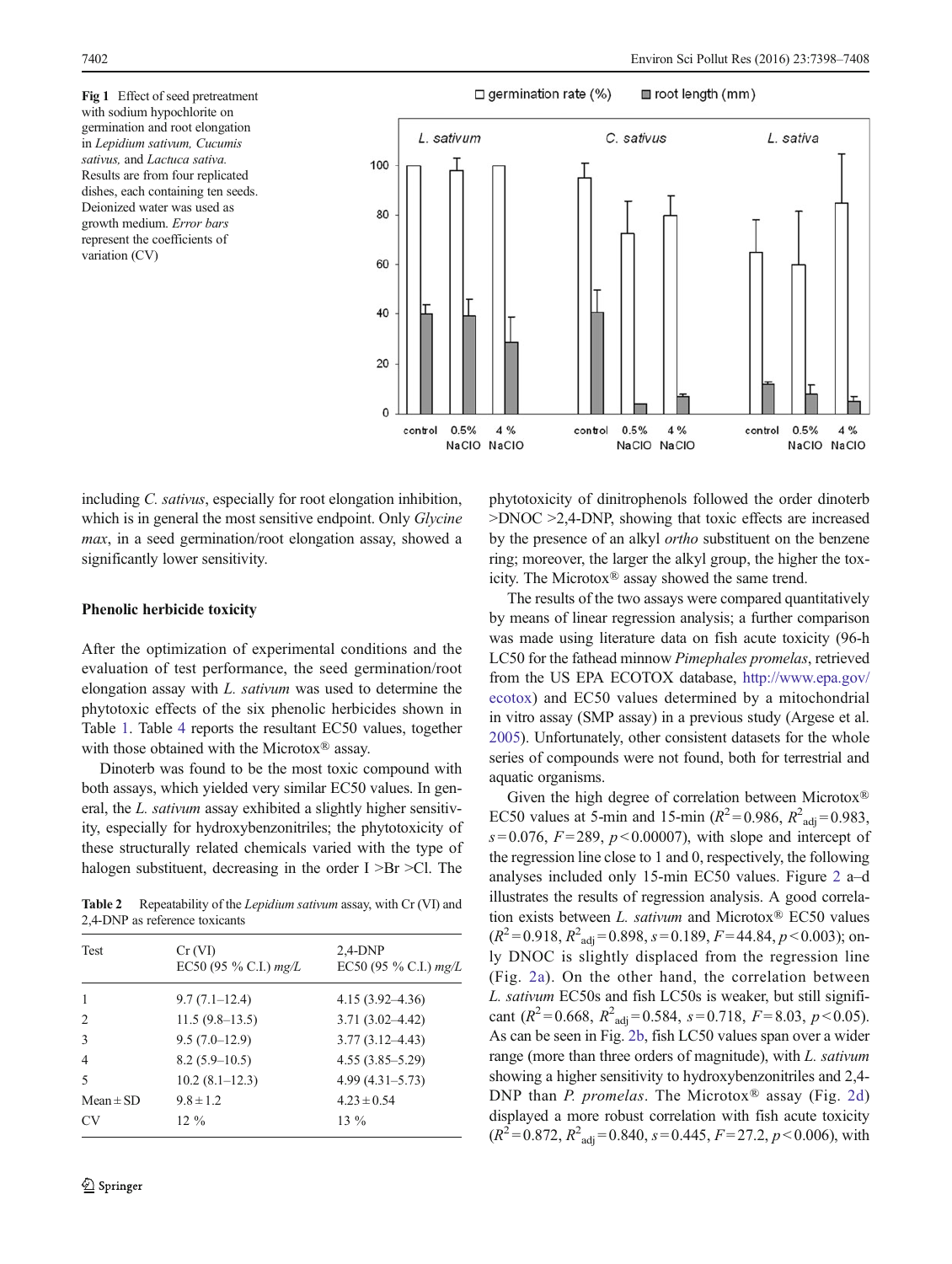| Toxicant   | Test species                      | Concentration (95 % C.I.) (mg/L)             | Endpoint                                   | Reference                                |
|------------|-----------------------------------|----------------------------------------------|--------------------------------------------|------------------------------------------|
| CrVI       | Cucumis sativus<br>Lactuca sativa | 43.6(38.7–50.0)<br>$7.5(4.0-12.8)$           | EC50 seed germination/root elongation 72 h | Beltrami et al. (1999)                   |
|            | Lepidium sativum                  | $4.4(3.1-5.8)$                               |                                            |                                          |
|            | Cucumis sativus<br>Lactuca sativa | $44(36-60)$<br>$3.7(1.9-5.2)$                | IC50 root elongation 120 h                 | Wang (1987b)                             |
|            | Panicum miliaceum                 | $17(7.8-36)$                                 |                                            |                                          |
|            | Lepidium sativum                  | $1.8(1.5-1.9)$                               | EC50 root elongation 48 h                  | Montvydienė and<br>Marčiulionienė (2004) |
|            | Sinapis alba                      | $100(89.76 - 103.85)$                        | EC50 seed germination 72 h                 | Fargašová (1994)                         |
|            | Sinapis alba                      | 45.71 (38.65–50.46)                          | EC50 root elongation 72 h                  | Fargašová (1994)                         |
| $2,4$ -DNP | Glycine max                       | 143 $(n.r.)^a$                               | IC50 seed germination/root elongation 96 h | Gramatica et al. (2002)                  |
|            | Cucumis sativus                   | $10.7$ (n.r.)                                | RC50 root elongation 48 h                  | Wang et al. $(2000)$                     |
|            | Cucumis sativus                   | $100.6$ (n.r.)                               | GC50 seed germination 48 h                 | Wang et al. $(2002a)$                    |
|            | Brassica spp.<br>Cucumis spp.     | 17 (n.r.) $^{b}$<br>11 $(n.r.)$ <sup>b</sup> | EC50 root elongation 120 h                 | Siddiqui et al. (2011)                   |
|            | Panicum spp.                      | 3.7 $(n.r.)$ <sup>b</sup>                    |                                            |                                          |
|            | Phaseolus spp.                    | 15 (n.r.) $^{\rm b}$                         |                                            |                                          |

<span id="page-5-0"></span>Table 3 Literature data on phytotoxicity of CrVI and 2,4-DNP, determined by seed germination and root elongation assays

n.r. not reported

<sup>a</sup> calculated from  $log(1/IC50) = 0.11$  (concentration values in mmol/L)

 $<sup>b</sup>$  calculated from EC50 values in mol/L</sup>

lower differences in sensitivity between the two assays, except for dinoterb. No significant correlations were found between the SMP assay and both  $L.$  sativum (Fig. [2c](#page-6-0)) and  $V.$  fisheri (results not shown), but the SMP assay exhibited a higher sensitivity for all compounds.

These results are consistent with the current knowledge about the examined compounds. While dinitrophenols are well known as potent protonophoric uncouplers of oxidative and photosynthetic phosphorylation, the mode of action of the hydroxybenzonitrile halogeno-derivates appears more complex; these compounds are also reported to be uncouplers, but they exert most of their herbicidal action through the inhibition of electron transport in photosystem II (Fedtke and Duke [2005;](#page-9-0) Fobbe et al. [2006](#page-9-0); Casida [2009](#page-9-0)). However, photosynthetic pathways are not involved in seed germination and early seedling growth, which are heterotrophic processes that rely on respiratory metabolism. Thus, both dinitrophenols and hydroxybenzonitriles are supposed to exert their toxic effects by uncoupling ATP production from electron transport in seed mitochondria. This in turn can affect a number of ATPrequiring processes that are fundamental for germination and radicle growth, resulting in a reduction of GI in the phytotoxicity assay used in this study.

An uncoupling action can account also for the inhibition of bioluminescence in the Microtox® assay, since light production in V. fischeri requires ATP and is tied directly to cell respiration. This can explain the high degree of correlation between the two assays.

On the other hand, the lack of correlation with the SMP assay is most likely due to the different structural properties of

|             | L. sativum EC50        |      | Microtox <sup>®</sup> 5-min EC50 |      | Microtox <sup>®</sup> 15-min EC50 |         |  |
|-------------|------------------------|------|----------------------------------|------|-----------------------------------|---------|--|
|             | mg/L                   | μM   | mg/L                             | μM   | mg/L                              | $\mu$ M |  |
| $2,4-DNP$   | $4.15(3.92 - 4.36)$    | 22.5 | $14.3(13.1-15.6)$                | 77.7 | $13.8(12.3 - 15.6)$               | 75.0    |  |
| 2-DNOC      | $3.88(3.59 - 4.18)$    | 19.6 | $4.17(3.94 - 4.42)$              | 21.0 | $5.67(5.16 - 6.22)$               | 28.6    |  |
| Dinoterb    | $0.384(0.283 - 0.485)$ | 1.60 | $0.407(0.365 - 0.453)$           | 1.69 | $0.371(0.355 - 0.440)$            | 1.54    |  |
| chloroxynil | $2.87(2.28-3.05)$      | 15.3 | $8.58(7.51-10.9)$                | 45.6 | $7.85(5.72 - 10.6)$               | 41.8    |  |
| bromoxynil  | $2.41(2.24 - 3.01)$    | 8.70 | $7.69(6.10-8.53)$                | 27.8 | $7.30(6.69 - 8.51)$               | 26.4    |  |
| ioxynil     | $1.85(1.56-2.36)$      | 4.99 | $4.26(4.16-4.36)$                | 11.5 | $4.82(4.41 - 5.32)$               | 13.0    |  |

Table 4 EC50 values obtained by the Lepidium sativum and the Microtox<sup>®</sup> assays (95 % confidence intervals are given in parentheses)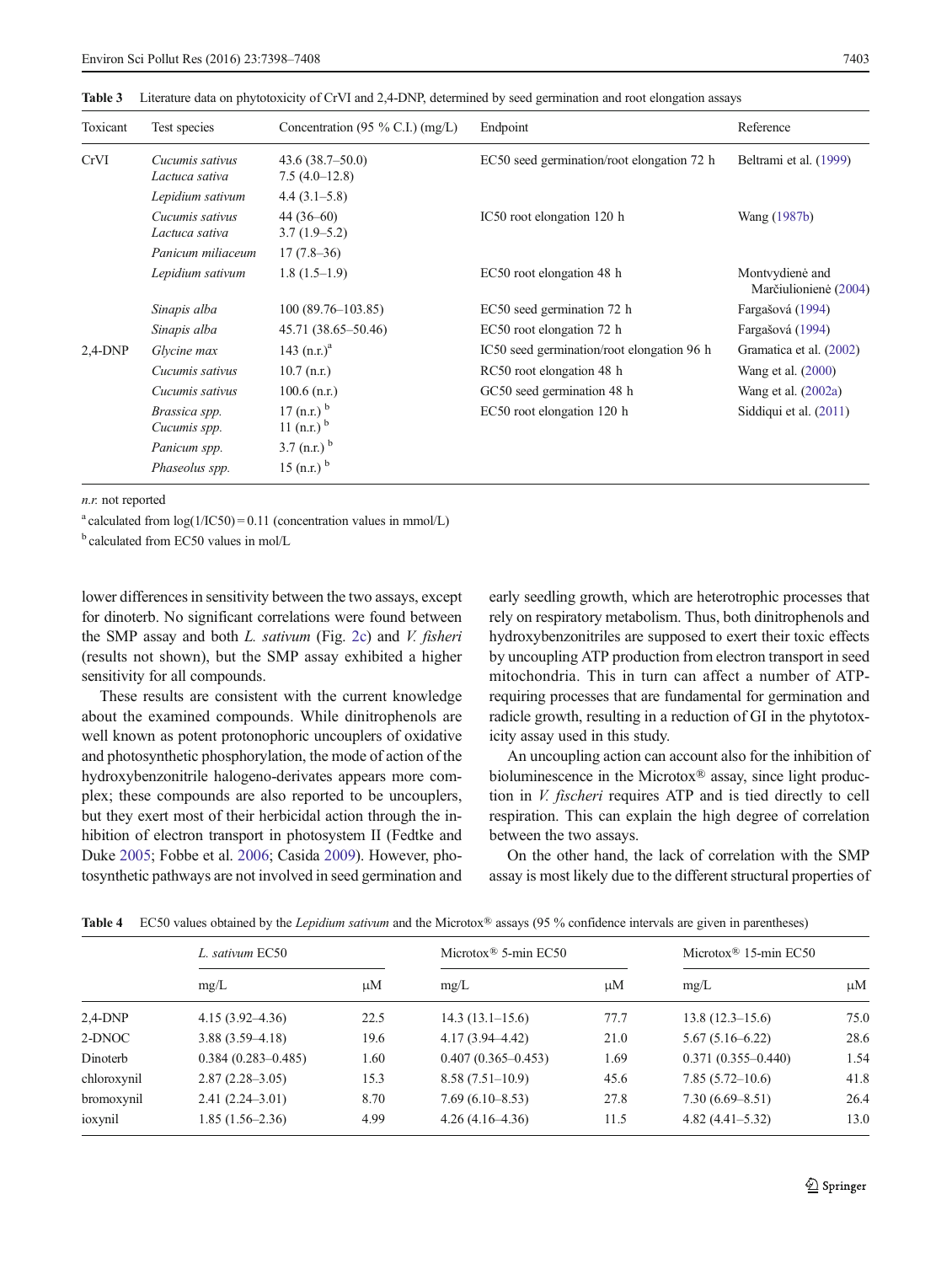<span id="page-6-0"></span>

Fig. 2 Results of linear regression analysis between toxicity data. The *dotted lines* represent 95 % confidence limits

the three testing systems. SMPs are artificial structures, obtained by disruption of mammalian mitochondria. They are inside-out vesicles of the inner mitochondrial membrane, where the proteins involved in electron transport and ATP synthesis are directly exposed to toxicants in the assay medium (Argese et al. [2005](#page-9-0)); this can explain the higher sensitivity shown by the SMP assay. In seeds and bacteria, conversely, toxic molecules have to cross cell wall and membranes before they can reach their targets (the inner mitochondrial membrane in seeds and the plasma membrane in V. fischeri), and more complex interactions are necessarily involved in xenobiotic passage across these barriers.

The weak correlation with the fish acute toxicity assay can be ascribed as well to the number of processes that may occur during the 96-h exposure in vivo, such as toxicant absorption, biotransformation, and excretion, which could follow different pathways or have different rates for the two subgroups of phenolic herbicides; this can cause the apparent separation observed in the graphs of Fig. 2b and d, and explain the lower sensitivity of fish to hydroxybenzonitriles, with respect to dinitrophenols.

## Quantitative structure-activity relationships

Phytotoxicity assays have proved suitable to investigate the mechanism of toxic action of various organic pollutants by means of quantitative structure-activity relationships, but the number of related studies is very limited compared to those on aquatic toxicity (Hulzebos et al. [1991;](#page-9-0) Feng et al. [1996;](#page-9-0) Wang et al. [2000](#page-10-0), [2002a](#page-10-0), [2002b,](#page-10-0) [2002c;](#page-10-0) Gramatica et al. [2002\)](#page-9-0).

A QSAR analysis was performed in order to provide information about the relationships between toxicity and physicochemical properties of the studied phenolic compounds and to highlight the biochemical processes involved.

The molecular descriptors used to establish QSARs, together with toxicity data for the examined compounds are reported in Table [5.](#page-7-0)

In order to distinguish and clearly estimate the contribution to toxicity of the different types of interactions, the intercorrelations among the various molecular descriptors were calculated. As shown in Table [6,](#page-7-0) a high degree of correlation exists between  $\Sigma \sigma$  and  $E_{HOMO}$  and between  $\mu$  and  $E_{LUMO}$ ; this should be necessarily taken into account in the discussion of multiple regression analysis results.

Simple regression analysis between EC50 values and QSAR parameters showed that no significant relationship occurs for any of the tests and of the molecular descriptors considered in the study, except for the SMP assay, for which a significant relationship exists between EC50 values and log  $K_{ow}$  ( $R^2$ =0.952), as previously reported (Argese et al. [2005\)](#page-9-0). Thus, when taken separately, none of the parameters is able to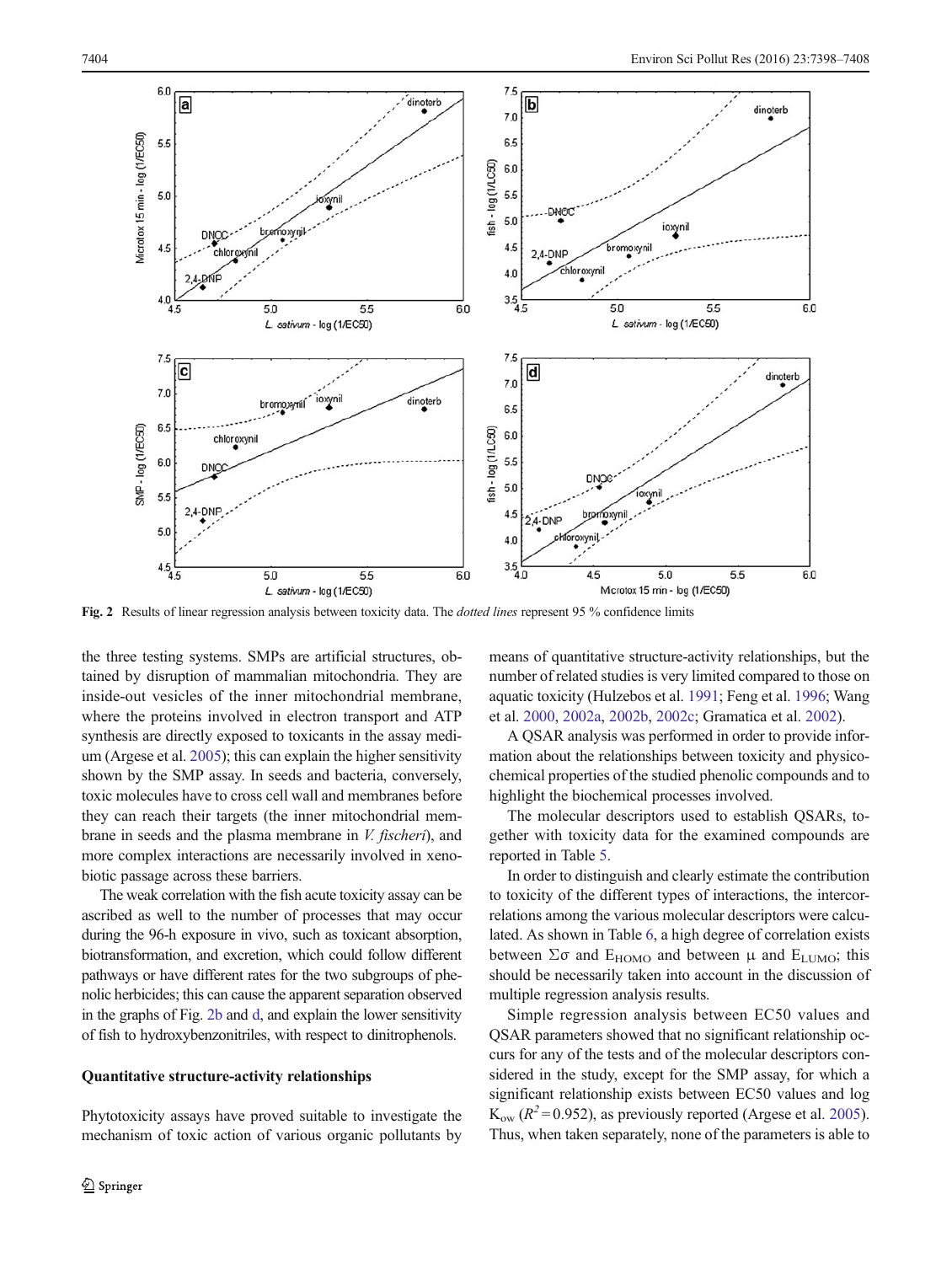<span id="page-7-0"></span>Table 5 Toxicity data and molecular descriptors used for QSAR analysis

|             | L. sativum<br>log(1/EC50) | $Microtox^{\circledR}$<br>$15$ -min<br>log(1/EC50) | <b>SMP</b><br>log(1/EC50) | Fish<br>96-h<br>log(1/LC50) | $\log K_{\rm ow}$ | $E_{\text{HOMO}}$<br>(hartree) | $E_{\text{LUMO}}$<br>(hartree) | $\mu$<br>(debye) | $pK_a$            | $\Sigma \sigma$ | Vmc<br>$(\AA^3)$ |
|-------------|---------------------------|----------------------------------------------------|---------------------------|-----------------------------|-------------------|--------------------------------|--------------------------------|------------------|-------------------|-----------------|------------------|
| $2,4-DNP$   | 4.65                      | 4.13                                               | $5.17^{b}$                | 4.20                        | $1.67^{\rm a}$    | $-0.39194$                     | 0.03241                        | 6.6345           | $3.94^{\rm a}$    | 1.56            | 157              |
| 2-DNOC      | 4.71                      | 4.54                                               | 5.80 <sup>b</sup>         | 5.02                        | $2.12^{\rm a}$    | $-0.38250$                     | 0.03548                        | 7.3110           | 4.31 <sup>a</sup> | 1.39            | 168              |
| dinoterb    | 5.80                      | 5.81                                               | $6.77^{b}$                | 6.98                        | $3.54^{\rm a}$    | $-0.37732$                     | 0.02802                        | 8.2138           | 4.80 <sup>a</sup> | 1.36            | 213              |
| chloroxynil | 4.82                      | 4.38                                               | $6.23^{b}$                | 3.89                        | $2.90^{b}$        | $-0.35125$                     | 0.07396                        | 3.1397           | 4.90 <sup>c</sup> | 1.12            | 137              |
| bromoxynil  | 5.06                      | 4.58                                               | $6.72^{b}$                | 4.34                        | $3.39^{b}$        | $-0.34566$                     | 0.07485                        | 3.5504           | 4.30 <sup>c</sup> | 1.12            | 186              |
| ioxynil     | 5.30                      | 4.89                                               | 6.80 <sup>b</sup>         | 4.74                        | $3.94^{b}$        | $-0.32896$                     | 0.07445                        | 3.8446           | 4.50 <sup>c</sup> | 1.02            | 216              |

a Values taken from Escher and Schwarzenbach [\(1996\)](#page-9-0)

<sup>b</sup> Values taken from Argese et al. [\(2005](#page-9-0))

<sup>c</sup> Values taken from Nolte et al. ([1995](#page-9-0))

describe the toxicological behavior of the tested herbicides, suggesting that a sum of interactions between molecules and their target sites may be responsible for their toxic action.

Very different results were obtained using a two-parameter approach. Table [7](#page-8-0) summarizes the results obtained by multiple regression analysis. For L. sativum, Microtox® and fish assays, significant correlations have been obtained whenever the hydrophobic descriptor log Kow was used as first independent variable, and  $E_{LUMO}$ ,  $E_{HOMO}$ , the dipole moment or the Hammet σ as a second independent variable. In contrast, for the SMP assay, no one of the additional descriptors yielded significant correlations (Argese et al. [2005](#page-9-0)). For the fish assay, other significant QSAR equations, not including  $log K<sub>ow</sub>$ , can be observed in Table [7](#page-8-0), but they show a lower significance level and contain independent variables with a certain degree of intercorrelation (see Table 6).

A key consideration to interpret these results as a common basis to explain the mechanism of toxic action is the higher statistical value of the relationships that include  $\log K_{ow}$ . This parameter is a basic QSAR descriptor, used to characterize the hydrophobicity of chemicals and to model their ability to penetrate through biomembranes; thus, good correlations with log

Table 6 Correlation matrix showing correlation coefficients among the different molecular descriptors  $(n=6)$ 

|                   |         | $logK_{ow}$ $E_{HOMO}$ $E_{LUMO}$ $M$ $pK_a$ $\Sigma \sigma$ |                           |         |         |         | $V_{\rm mc}$ |
|-------------------|---------|--------------------------------------------------------------|---------------------------|---------|---------|---------|--------------|
| $logK_{ow}$       | 1.00    |                                                              |                           |         |         |         |              |
| $E_{\text{HOMO}}$ | 0.79    | 1.00                                                         |                           |         |         |         |              |
| $E_{\text{LUMO}}$ | 0.54    | $0.92*$                                                      | 1.00                      |         |         |         |              |
| $\mu$             | $-0.38$ | $-0.83*$                                                     | $-0.97*$                  | 1.00    |         |         |              |
| $pK_a$            | 0.60    | 0.38                                                         | 0.27                      | $-0.18$ | 1.00    |         |              |
| $\Sigma \sigma$   | $-0.79$ |                                                              | $-0.97*$ $-0.91*$ $0.81*$ |         | $-0.51$ | 1.00    |              |
| $V_{\text{mc}}$   | 0.71    | 0.32                                                         | $-0.03$                   | 0.20    | 0.11    | $-0.26$ | 1.00         |
|                   |         |                                                              |                           |         |         |         |              |

Correlations marked with an asterisk are significant at  $p < 0.05$ 

 $K_{ow}$  confirm that the toxic action involves membrane processes.

The QSAR analysis suggests that hydrophobicity plays a major role in the interaction between the examined substances and their sites of action in all the assays. Besides hydrophobicity, the molecular interactions best describing the toxicity values are the electronic and hydrogen bonding ones, leading to models without outliers.

These results are consistent with a mechanism of toxicity based on protonophoric uncoupling of oxidative phosphorylation, that is the ability of molecules to translocate protons across the inner mitochondrial membrane (in seeds and fish) and the plasma membrane (in bacteria), thus dissipating the transmembrane proton gradient necessary for ATP synthesis (Argese et al. [1999](#page-9-0)).

All the examined herbicides are lipophilic weak acids that partition easily into the lipid bilayer of membranes; the shuttle mechanism of protonophoric uncoupling requires that both the neutral protonated and the dissociated form be able to diffuse across the membrane, with the phenoxide ion playing a major role at the pH values used in the assays considered in this study, which resemble ambient pH values (Escher and Schwarzenbach [1996\)](#page-9-0). The mobility of the phenoxide ion in the lipid bilayer is strongly influenced by charge delocalization in the molecule, which can be favored by the presence of electron-withdrawing substituents on the benzene ring; dinitrophenols contain two nitro groups in the ortho- and paraposition to the phenoxide group, while hydroxybenzonitriles exhibit one *para*-nitrile group and two halogen substituents in the ortho-position. As can be seen in Fig. [3](#page-8-0), these electronwithdrawing substituents contribute to charge delocalization, thus increasing phenoxide mobility in the lipid bilayer. Though presenting an electron-donor group in the ortho-position, dinoterb was found to be the most potent uncoupler among the examined phenolic compounds. This is supposed to be to an effect of the bulky alkyl substituent, which not only increases the hydrophobicity of the compound, but also causes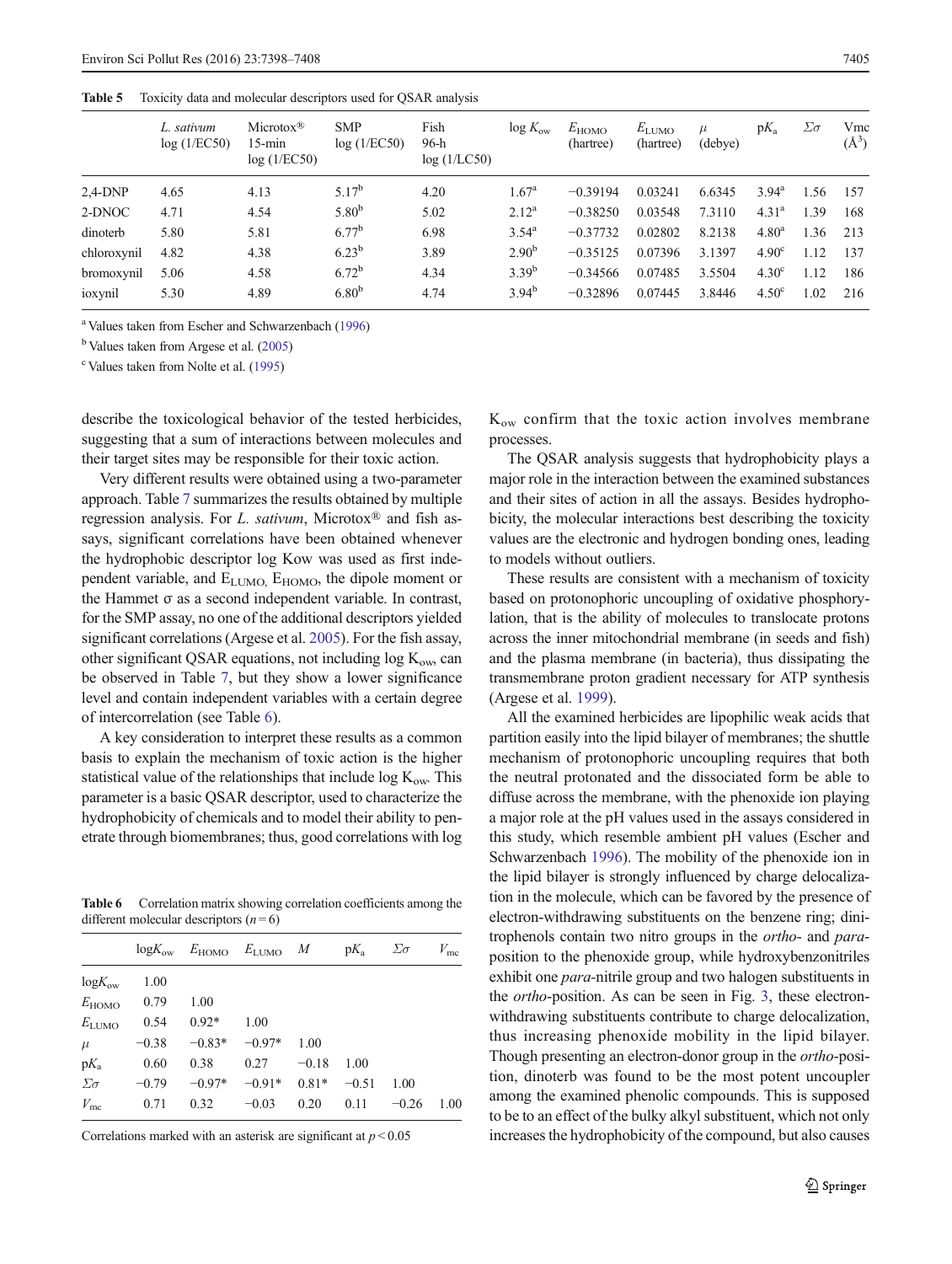| Test                  | Regression equativo                                                  | $R^2$ | $R^2_{adi}$ | $\,F$  | S     | p      |
|-----------------------|----------------------------------------------------------------------|-------|-------------|--------|-------|--------|
| L. sativum            | $log(1/EC50) = 0.78 log K_{ow} - 17.7 E_{HOMO} - 3.67$               | 0.986 | 0.976       | 104.07 | 0.067 | 0.002  |
|                       | $log(1/EC50) = 0.58 log K_{\text{ow}} - 13.3 E_{\text{LIMO}} + 4.05$ | 0.974 | 0.957       | 57.28  | 0.090 | 0.004  |
|                       | $log(1/EC50) = 0.79 log K_{ow} + 2.12 \Sigma \sigma + 0.06$          | 0.982 | 0.970       | 82.18  | 0.076 | 0.002  |
|                       | $log(1/EC50) = 0.51 log K_{\text{ow}} + 0.12 \mu + 2.88$             | 0.946 | 0.911       | 26.48  | 0.131 | 0.01   |
| Microtox <sup>®</sup> | $log(1/EC50) = 1.08 log K_{\text{ow}} - 29.4 E_{\text{HOMO}} - 9.13$ | 0.973 | 0.956       | 55.18  | 0.124 | 0.004  |
|                       | $log(1/EC50) = 0.76 log K_{\text{ow}} - 22.4 E_{\text{LIMO}} + 3.69$ | 0.969 | 0.949       | 47.05  | 0.134 | 0.005  |
|                       | $log(1/EC50) = 1.04 log K_{\text{ow}} + 3.24 \Sigma \sigma - 2.43$   | 0.883 | 0.806       | 11.37  | 0.260 | 0.04   |
|                       | $log(1/EC50) = 0.64 log K_{\text{ow}} + 0.21 \mu + 1.66$             | 0.962 | 0.937       | 37.93  | 0.149 | 0.007  |
| Fish                  | $log(1/LC50) = 1.94 log K_{\text{ow}} - 67.8 E_{\text{HOMO}} - 25.4$ | 0.948 | 0.913       | 27.39  | 0.327 | 0.01   |
|                       | $log(1/LC50) = 1.20 logKow-52.5 ELUMO + 4.15$                        | 0.971 | 0.952       | 50.75  | 0.243 | 0.005  |
|                       | $log(1/LC50) = 0.93 logK_{ow} + 0.51 \mu -0.64$                      | 0.977 | 0.961       | 62.81  | 0.219 | 0.004  |
|                       | $log(1/LC50) = -1.08 E_{LUMO} - 9.91 \Sigma \sigma + 23.1$           | 0.901 | 0.835       | 13.63  | 0.452 | 0.03   |
|                       | $log(1/LC50) = 0.80 \mu - 5.66 \Sigma \sigma + 7.63$                 | 0.891 | 0.819       | 12.29  | 0.473 | 0.04   |
| <b>SMP</b>            | $log(1/EC50) = 0.73 log K_{ow} + 4.11$                               | 0.952 | 0.940       | 78.96  | 0.161 | 0.0009 |

<span id="page-8-0"></span>**Table 7** Results of linear regression analysis between toxicity data and the molecular descriptors used for the QSAR analysis ( $n = 6$ )

a shielding of the negative charge of the phenoxide ion (Escher and Schwarzenbach [1996\)](#page-9-0).

# **Conclusions**

The results of this study suggest that the toxic action of the examined compounds, though displaying different potency, involves metabolic processes that share common features also in organisms characterized by great physiological and morphological differences, such as seeds, bacteria, and fishes. This proves the effectiveness of phytotoxicity assays based on seed germination/root elongation for the detection of the toxic effect of xenobiotics both on target and non-target organisms and confirms their environmental relevance, making them suitable for the ecotoxicological assessment of environmental samples.

The rather simple and inexpensive testing protocol of the seed germination/root elongation assay employed in this study, together with the use of a species characterized by high sensitivity, such as *L. sativum*, may represent a further advantage for its application as a screening test as well as for inclusion in test batteries; however, the results showed that the optimization of experimental conditions is a basic requirement to improve the reliability and repeatability of toxicity measurements.

Fig. 3 Main resonance structures of 2,4-dinotrophenol (a) and of dihalogenated hydroxybenzonitriles (b)

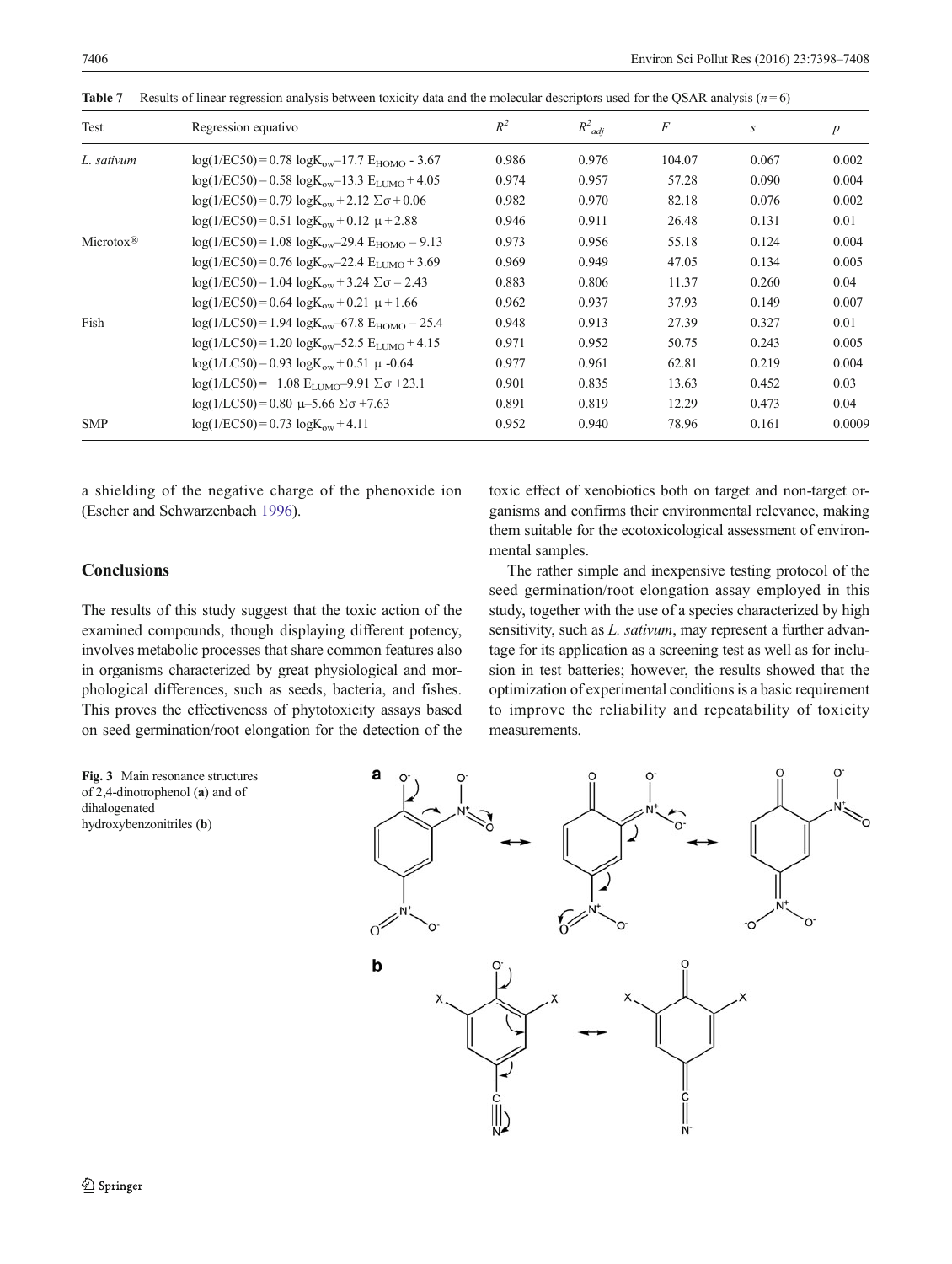<span id="page-9-0"></span>The comparison with the response of other assays and the results of the QSAR analysis support the hypothesis that both in phenolic and in hydroxybenzonitrile herbicides, a mechanism of toxic action based on protonophoric uncoupling of oxidative phosphorylation is operative and, ultimately, highlight the importance of using batteries including both shortterm in vitro tests and standard in vivo assays for a thorough assessment of xenobiotic toxicity.

#### References

- Argese E, Bettiol C, Giurin G, Miana P (1999) Quantitative structureactivity relationships for the toxicity of chlorophenols to mammalian submitochondrial particles. Chemosphere 38:2281–2292
- Argese E, Bettiol C, Marchetto D, De Vettori S, Zambon A, Miana P, Ghetti PF (2005) Study on the toxicity of phenolic and phenoxy herbicides using the submitochondrial particle assay. Toxicol In Vitro 19:1035–1043
- Azur environmental (1998). Microtox® manual.
- Banks MK, Schultz KE (2005) Comparison of plants for germination toxicity tests in petroleum-contaminated soils. Water Air Soil Pollut 167:211–219
- Barbero P, Beltrami M, Baudo R, Rossi D (2001) Assessment of Lake Orta sediments phytotoxicity after the liming treatment. J Limnol 60:269–276
- Beltrami M, Rossi D, Baudo R (1999) Phytotoxicity assessment of Lake Orta sediments. Aquat Ecosys Health Manage 2:391–401
- Carpenter K, Heywood BJ (1963) Herbicidal action of 3:5-dihalogeno-4 hydroxybenzonitriles. Nature 200:28–29
- Casida JE (2009) Pest toxicology: the primary mechanisms of pesticide action. Chem Res Toxicol 22:609–619
- Devesa-Rey R, Moldes AB, Dìaz-Fierros F, Barral MT (2008) Toxicity of Anllòns river sediment extracts using Microtox® and the Zucconi phytotoxicity test. Bull Environ Contam Toxicol 80:225–230
- Di Salvatore M, Carafa AM, Carratù G (2008) Assessment of heavy metals phytotoxicity using seed germination and root elongation tests: a comparison of two growth substrates. Chemosphere 73: 1461–1464
- El Jay A (1996) Toxic effects of organic solvents on the growth of Chlorella vulgaris and Selenastrum capricornutum. Bull Environ Contam Toxicol 57:191–198
- Escher BI, Schwarzenbach RP (1996) Partitioning of substituted phenols in liposome-water, biomembrane-water, and octanol-water sistem. Environ Sci Technol 30:260–270
- Fargašová A (1994) Effect of Pb, Cd, Hg, As, and Cr on germination and root growth of Sinapis alba seeds. Bull Environ Contam Toxicol 52: 452–456
- Fedtke C, Duke SO (2005) Herbicides. In: Hock B, Elstner EF (eds) Plant Toxicology, 4th edn. Marcel Dekker, New York, pp 247–330
- Feng L, Wang L, Zhao Y, Song B (1996) Effects of substituted anilines and phenols on root elongation of cabbage seed. Chemosphere 32: 1575–1583
- Fiskesjö G (1985) The Allium test as a standard in environmental monitoring. Hereditas 102:99–112
- Fobbe R, Kuhlmann B, Nolte J, Preuss G, Skark G, Zullei-Seibert N (2006) Polar herbicides and metabolites. In: Reemtsma T, Jekel M (eds) Organic pollutants in the water cycle. Wiley, Weinheim, pp 121–153
- Gasiewicz TA (1991) Nitro compounds and related phenolic pesticides. In: Hayes WJ, Lawes ER (eds) Handbook of pesticides toxicology, vol 3. Academic, San Diego, pp 1191–1269
- Gong P, Wilke BM, Strozzi E, Fleischmann S (2001) Evaluation and refinement of a continuous seed germination and early seedling growth test for the use in the ecotoxicological assessment of soils. Chemosphere 44:491–500
- Gramatica P, Santagostino A, Bolzacchini E, Rindone B (2002) Atmospheric monitoring, toxicology and QSAR modelling of nitrophenols. Fres Environ Bull 11:757–762
- Hansch C, Leo A, Taft RW (1991) A survey of Hammett substituent constants and resonance and field parameters. Chem Rev 91:165– 195
- Hillis DG, Fletcher J, Solomon KR, Sibley PK (2011) Effects of ten antibiotics on seed germination and root elongation in three plant species. Arch Environ Contam Toxicol 60:220–232
- Hulzebos EM, Adema DMM, Dirven-Van Breemen EM, Henzen L, Van Gestel V (1991) QSARs in phytotoxicity. Sci Total Environ 109– 110:493–497
- Hutchinson TH, Shillabeer N, Winter MJ, Pickford DB (2006) Acute and chronic effects of carrier solvents in aquatic organisms: a critical review. Aquatic Toxicol 76:69–92
- Jin C, Chen Q, Sun R, Zhou Q, Liu J (2009) Eco-toxic effects of sulfadiazine sodium, sulfamonomethoxine sodium and enrofloxacin on wheat, Chinese cabbage and tomato. Ecotoxicology 7:878–885
- Kearney PC, Kaufman DD (1975) Phenols. In: Kearney PC, Kaufman DD (eds) Herbicides: chemistry, degradation and mode of action. Marcel Dekker, New York, pp 582–707
- Lin D, Xing B (2007) Phytotoxicity of nanoparticles: Inhibition of seed germination and root growth. Env Poll 150:243–250
- Ma Y, Kuang L, He X, Bai W, Ding Y, Zhang Z, Zhao Y, Chai Z (2010) Effects of rare earth oxide nanoparticles on root elongation of plants. Chemosphere 78:273–279
- Manzo S, Rocco A, Carotenuto R, De Luca PF, Miglietta ML, Rametta G, Di Francia G (2011) Investigation of ZnO nanoparticles' ecotoxicological effects towards different soil organisms. Environ Sci Poll Res 18:756–763
- Montvydienė D, Marčiulionienė D (2004) Assessment of toxic interactions of heavy metals in a multicomponent mixture using Lepidium sativum and Spirodela polyrrhiza. Environ Toxicol 19:351–358
- Moore MT, Kröger R (2010) Effect of three insecticides and two herbicides on rice (Oryza sativa) seedling germination and growth. Arch Environ Contam Toxicol 59:574–581
- Nolte J, Heimlich F, Graβ B, Zullei-Seibert N, Preuβ G (1995) Studies on the behaviour of dihalogenated hydroxybenzonitriles in water. Fres J Anal Chem 351:88–91
- OECD (1984) Guidelines for testing of chemicals no.208, Terrestrial Plants, Growth Test. Organization for the Economic Cooperation and Development, Paris
- OECD (2006) Guidelines for the testing of chemicals, terrestrial plant test: seedling emergence and seedling growth test. Organization for the Economic Cooperation and Development, Paris
- Okumura Y, Koyama J, Takaku H, Satoh H (2001) Influence of organic solvents on the growth of marine microalgae. Arch Environ Contam Toxicol 41:123–128
- Reynolds T (1977) Comparative effects of aliphatic compounds on inhibition of lettuce fruit germination. Ann Bot 41:637–648
- Rodriguez-Ruiz A, Asensio V, Zaldibar B, Soto M, Marigómez I (2014) Toxicity assessment through multiple endpoint bioassays in soils posing environmental risk according to regulatory screening values. Environ Sci Pollut Res 21:9689–9708
- Salizzato M, Pavoni B, Volpi Ghirardini A, Ghetti PF (1998) Sediment toxicity measured using Vibrio fischeri as related to the concentrations of organic (PCBs, PAHs) and inorganic (metals, sulphur) pollutants. Chemosphere 36:2949–2968